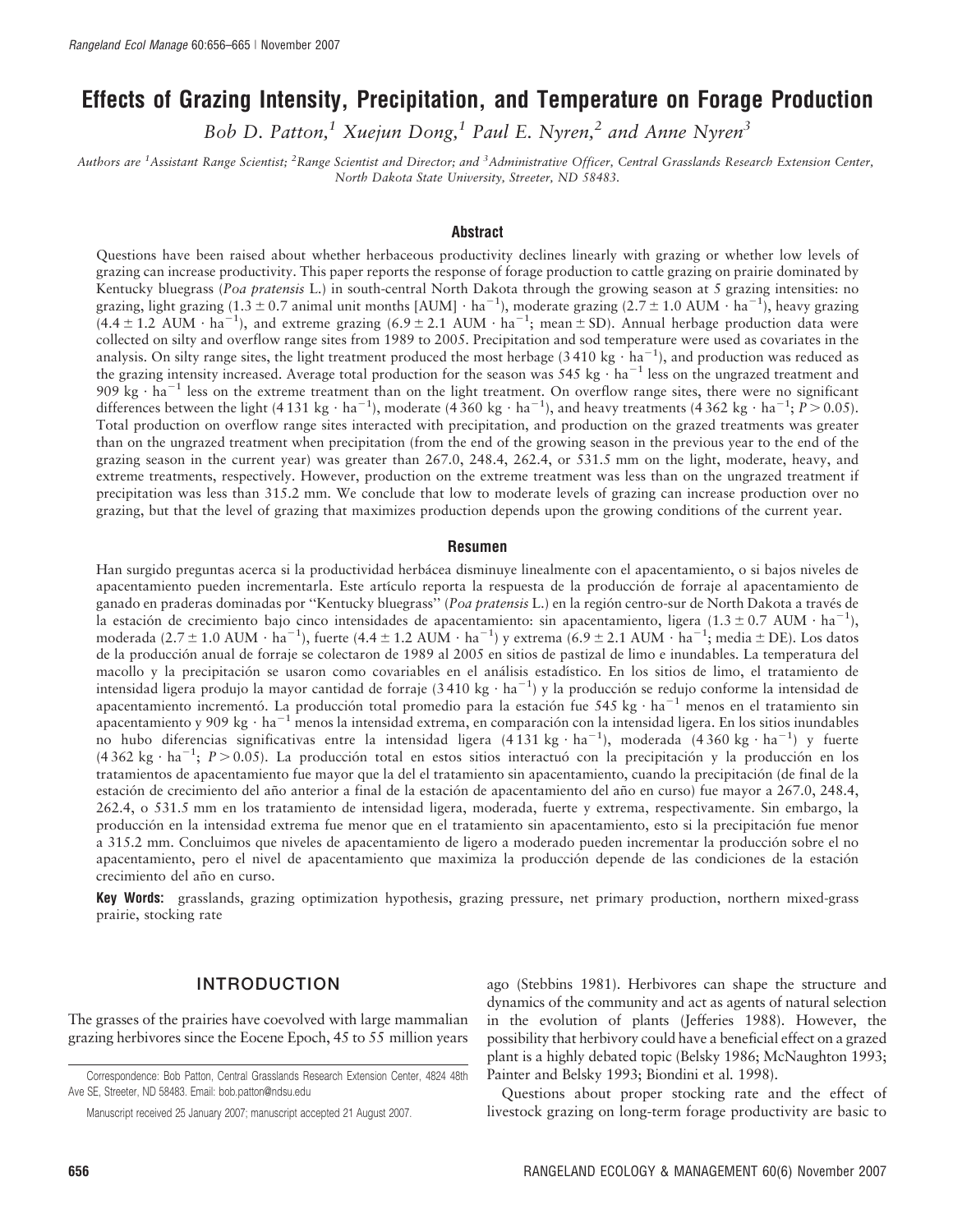range management (Walker 1995). Answering these questions is complicated by the effects that variations in weather, primarily precipitation and temperature, have on forage production (Smoliak 1986; Sala et al. 1988; Lauenroth and Sala 1992).

The water available for plant growth is stored in the upper layers of the soil. For the current year's crop, this water includes precipitation stored since the end of the previous year's growing season. Most studies that have used the concept of "crop year" precipitation (e.g., Angell et al. 1990; Ganskopp 1998) have used a fixed date, e.g., 1 September or 1 October, as the beginning of the crop year, even though the end of the growing season can vary considerably from year to year, especially in the northern Great Plains. Few studies have applied the concept of ''crop year'' precipitation to grassland production.

Although plant growth cannot occur below  $0^{\circ}$ C, most studies have found either no relationship between temperature and production (Sala et al. 1988; Laurenroth and Sala 1992) or a negative correlation between these factors (Smoliak 1986), although plant morphological development is primarily controlled by temperature (Frank and Ries 1990). Wang (1960) suggests that the height at which temperature is measured should vary with the height of the plants. For prairie vegetation, the temperature at or just below the soil surface probably has the strongest relationship to plant growth.

Long-term data sets, covering a span of wet to dry years, can address questions concerning time-lag effects. While production of individual tillers may be closely related to the current year's precipitation, a dry year, or a series of dry years, may reduce basal cover, thereby constraining production in subsequent years even when conditions are favorable for growth (Milchunas et al. 1994). Despite the numerous quantitative reports concerning the effects of grazing domesticated livestock on rangeland in the northern Great Plains, most studies have been short term (2 to 5 years) or lacking the detail needed to make meaningful comparisons between studies.

This study looks at the effect of five intensities of grazing on the long-term productivity of the grassland and examines how productivity is influenced by crop-year precipitation and growing degree-days. We hypothesized that forage production would be greatest at some intermediate level of grazing, but that it would vary with precipitation and temperature.

# METHODS

### Study Site

The study was conducted at the Central Grasslands Research Extension Center, located on the Missouri Coteau, 12 km northwest of Streeter in south-central North Dakota, lat  $46^{\circ}46'$ N, long  $99^{\circ}28'$ W. The study site is typical of rangeland in the Missouri Coteau. This rangeland consists of a mosaic of soil types and range sites and is dominated by silty range sites (nearly level to rolling uplands, with slopes from 1% to 15% and deep, moderately well-drained to moderately fine-textured soils in the Barnes, Svea, Wenshaw, and Buse series) and overflow range sites (nearly level to gently sloping lands that receive runoff water from higher sloping lands, with deep, well-aerated sandy loam to clay-textured soils in the Svea, Svea-Gardena, Hamerly,

Tonka, and Barnes series). The elevation of the study site is about 587 m. This area has a continental climate, with an average January temperature of  $-16^{\circ}$ C and an average August temperature of  $20^{\circ}$ C. On average, there are 131 frost-free days per year. Mean annual precipitation is 454 mm, with about 72% of the precipitation occurring during the growing months from May to September. The original vegetation was mixed-grass prairie. Most of it was plowed by homesteaders and then allowed to go back to grass during the droughts of the 1950s. Before the current study began, the area was moderately grazed by livestock and wildlife. Silty sites are dominated by Kentucky bluegrass (Poa pratensis L.), green needlegrass (Nassella viridula [Trin.] Barkworth), sun sedge (Carex inops Bailey subsp. heliophila [Mackenzie] Crins), and western wheatgrass (Pascopyrum smithii [Rydb.] A. Löve). Overflow sites are dominated by Kentucky bluegrass, smooth brome (Bromus inermis Leyss.), western snowberry (Symphoricarpos occidentalis Hook.), and stiff goldenrod (Oligoneuron rigidum [L.] Small var. humile [Porter] Nesom; nomenclature follows USDA, NRCS 2006). The balance of the vegetation is composed of a very diverse assemblage of grasses and forbs, most of which are readily grazed by livestock. Kentucky bluegrass and smooth brome are introduced invasive species that have come to dominate the grasslands in much of this region.

### **Treatments**

A 1.54-km<sup>2</sup> area was divided into 12 pastures of nearly equal carrying capacity. Each pasture was stocked with cattle to achieve one of four different grazing intensities: light, moderate, heavy, or extreme. Each intensity was replicated on three different pastures. A fifth treatment (no-grazing) was established using six  $10 \times 120$  m exclosures, three on silty sites and three on overflow sites. Light treatment left 65% of forage produced in an "average year" remaining at the end of the grazing season, moderate treatment left 50%, heavy treatment left 35%, and extreme treatment left 20%. Livestock entry and removal dates were adjusted yearly relative to precipitation and plant phenology conditions to keep utilized forage within the desired level for each treatment. During the study period (1989–2005), the length of the grazing season ranged from 55 days in 2002 to 181 days in 1990. The pastures were stocked too lightly during the first two years of the study because the production potential of the sites was not well defined. From 1991 to 2005 the mean stocking density  $\pm$  the standard deviation was  $1.3 \pm 0.7$  animal unit months  $(AUM) \cdot ha^{-1}$  on the light grazing treatment,  $2.7 \pm 1.0$  AUM  $\cdot$  ha<sup>-1</sup> on the moderate grazing treatment,  $4.4 \pm 1.2$  AUM  $\cdot$  ha<sup>-1</sup> on the heavy grazing treatment, and  $6.9 \pm 2.1$  AUM  $\cdot$  ha<sup>-1</sup> on the extreme grazing treatment. Each pasture contained both silty and overflow range sites, and monitoring locations were selected on both types of range sites in each pasture.

### Data Collection

Forage production and utilization were determined using the cage comparison method (Cook and Stubbendieck 1986). At the beginning of each grazing season, five  $0.25 \text{--} m^2$  plots were caged. Two uncaged plots were paired with each caged plot on each monitoring site (15 total plots per monitoring site). For each set of three plots (one caged and two uncaged), one of the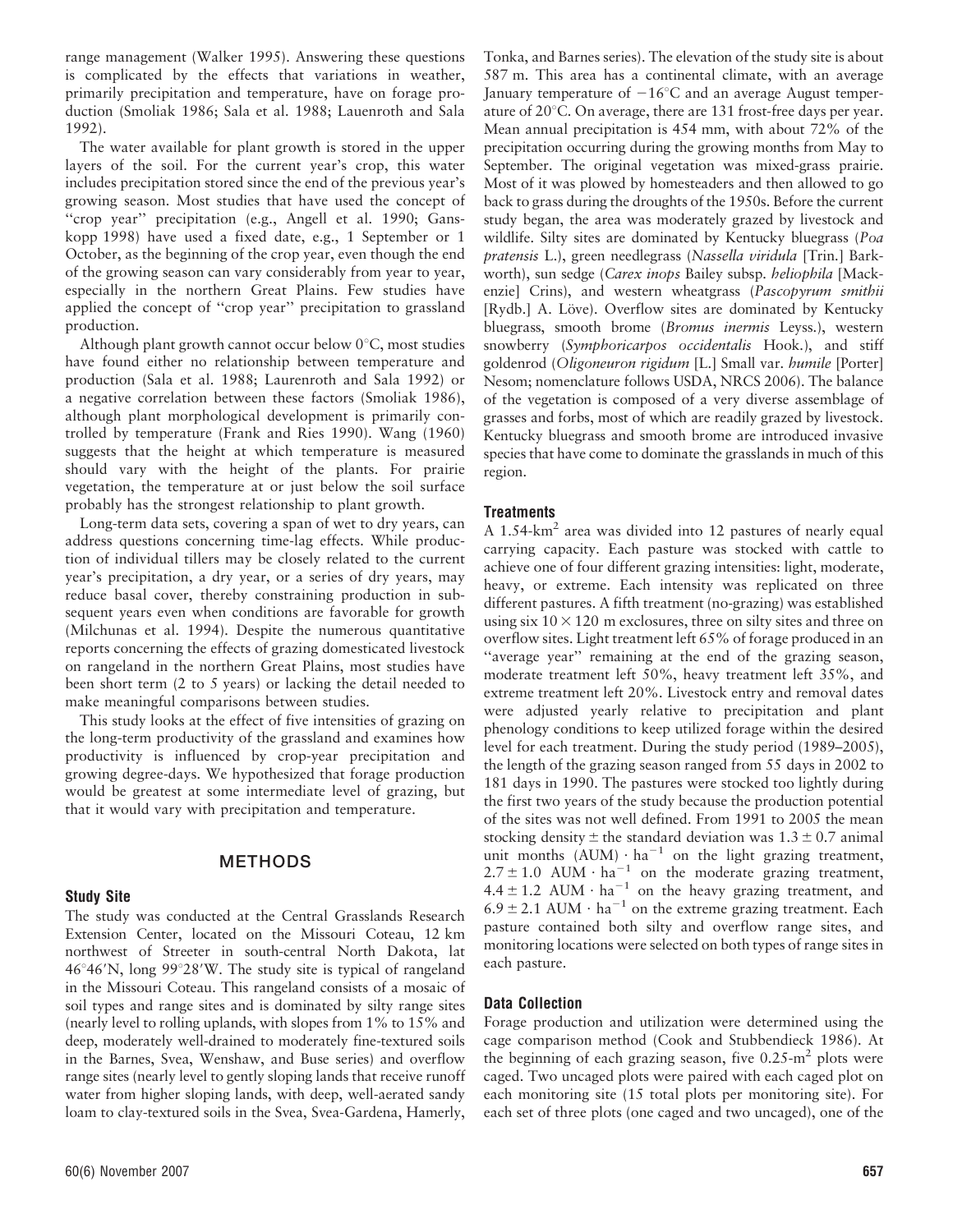Table 1. Variables used as covariates in analysis of forage production on silty and overflow range sites at the Central Grassland Research Extension Center.

Beginning of the grazing season

- P2B The sum of precipitation (cm) from the end of the growing season in the previous year to the beginning of the grazing season in the current year.
- T2B The sum of mean daily sod temperature ( $^{\circ}$ C) above 0 $^{\circ}$ C from when the ground thawed until the beginning of the grazing season in the current year.

Middle of the growing season

- P2M The sum of precipitation (cm) from the end of the growing season in the previous year to the peak of the growing season in the current year.
- T2M The sum of mean daily sod temperature ( $\degree$ C) above 0 $\degree$ C from when the ground thawed until the peak of the growing season in the current year.

End of the grazing season

- P2E The sum of precipitation (cm) from the end of the growing season in the previous year to the end of the grazing season in the current year.
- T2E The sum of mean daily sod temperature ( $\degree$ C) above 0 $\degree$ C from when the ground thawed until the end of the grazing season in the current year.

uncaged plots was clipped before grazing. A mid–grazing season sample was taken at the peak of forage production for the year. The peak was determined by observing that the vegetation was beginning to dry, usually in mid-July. At that time, two new plots were chosen to match each of the original uncaged plots as nearly as possible in amount and species of grasses, forbs, and shrubs, and the original plots were clipped. One of each pair of new plots was caged, and at the end of the grazing period, the herbage from each remaining plot was clipped. Only the current year's growth was retained, and herbage was separated into three groups (shrubs, forbs, and grasses) on overflow sites, and into two groups (forbs and grasses) on silty sites (with occasional shrubs being placed with forbs). Samples were oven-dried at  $66^{\circ}$ C for 48 h and weighed to determine the amount of herbaceous production and percent utilization of the forage. Herbage clipped from inside caged plots at the peak of the growing season provided an estimate of peak production  $(P_b)$ . Growth  $(G)$  (or disappearance) from peak  $(p)$  to the end  $(e)$  of the grazing season is

$$
G_{\scriptscriptstyle{pe}} = H_{\scriptscriptstyle{ie}} - H_{\scriptscriptstyle{op}} \tag{1}
$$

where  $H_{ie}$  = herbage from inside cages at the end of the grazing season and  $H_{op}$  = herbage from outside cages at the peak of the season. End of grazing season production was  $P_b + G_{pe}$ .

Daily precipitation was recorded at the study site during the growing season and at the National Weather Service Cooperative Weather Observation Site located  $\sim$ 3 km south of the study site during the dormant season. Daily mean sod temperature was recorded under turf at a 100 mm depth from the NDAWN (Enz 2006) weather station located approximately 8 km southeast of the study site.

#### Data Summary and Analyses

Through phenological observations of the dominant plant species from 1988 through 1997, it was determined that the



Figure 1. Sum of precipitation from the end of the growing season the previous year until production was sampled.  $0 =$  Date growth stopped for year.  $B =$  Beginning of grazing season production sampling.  $M =$  Middle of grazing season production sampling.  $E =$  End of grazing season production sampling. Sampling on the silty range sites preceded sampling on the overflow range sites by 0 to 9 days.

end of the growing season occurs when the ground surface freezes or is covered with snow, and the beginning of the growing season occurs when the ground surface thaws. Precipitation was totaled from the end of the previous year's growing season to the date of production sampling for each of the three sampling periods. Daily mean sod temperatures were summed from when the ground thawed in the spring until the date of production sampling for each sampling period. These measures allowed us to relate production to both crop-year precipitation, and growing degree-days with a base temperature of  $0^{\circ}$ C (Wang 1960; Frank and Ries 1990).

Data were analyzed using analysis of covariance, with forage production as the dependent variable and grazing treatment as the independent variable. Precipitation and sod temperature were used as covariates, with variables defined as shown in Table 1 (Figs. 1 and 2). Analysis of covariance followed the methods of Huitema (1980). Results were considered significant at the  $P = 0.05$  level.

# RESULTS

For all measures of biomass, there was a significant difference in production between the range sites and an interaction between range site and grazing intensity. On silty range sites, the light treatment produced the most herbage, and production was reduced as the grazing intensity increased. Average total production for the season was also less on the ungrazed treatment. On overflow range sites, the heavy treatment tended to be the most productive, but there were no significant differences between the light, moderate, and heavy treatments. Total production on overflow range sites interacted with precipitation, and production on the grazed treatment was greater than on the ungrazed treatment when precipitation (from the end of the growing season in the previous year to the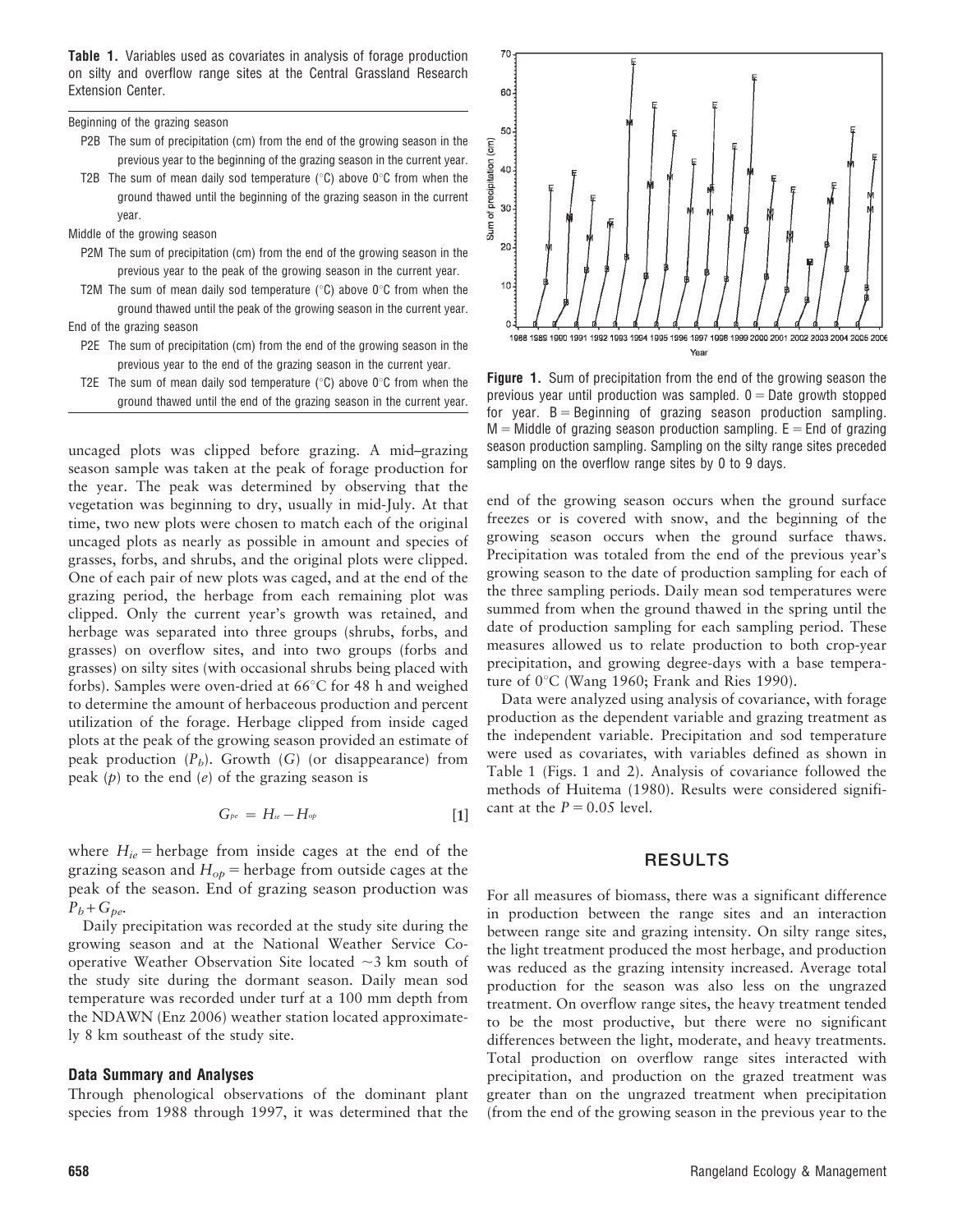

**Figure 2.** Sum of mean daily sod temperature above  $0^{\circ}$ C from when the ground thawed until production was sampled.  $0 =$  Date ground thawed for year;  $B =$  Beginning of grazing season production sampling;  $M =$  Middle of grazing season production sampling; E  $=$  End of grazing season production sampling. Sampling on the silty range sites preceded sampling on the overflow range sites by 0 to 9 days.

end of the grazing season in the current year) reached a specific level on each treatment. However, production on the extreme treatment was less than on the ungrazed treatment if precipitation was less than 31.52 cm. Results for each range site will be presented separately by sampling period of the grazing season and herbage type.

#### Production at Beginning of Grazing Season

Grass Production. For grass production at the beginning of the grazing season, the effects of grazing intensity (GI), range site, P2B (defined as the sum of precipitation from the end of the growing season in the previous year to the beginning of the grazing season in the current year; see Table 1), T2B (defined as the sum of mean daily sod temperature above  $0^{\circ}$ C from when the ground thawed until the beginning of the grazing season in the current year), and their interactions were all significant  $(P < 0.05)$ .

Overflow Range Sites. For the overflow range sites, the P2B by GI interaction was not significant ( $P = 0.6240$ ). Grass production on all grazing intensities responded similarly with respect to precipitation. The T2B by GI interaction was significant ( $P < 0.0001$ ,  $R^2 = 0.35$ ); the slope of the temperature response varied by grazing intensity (Fig. 3). Slopes of the temperature response were 2.05 kg  $\cdot$  ha<sup>-1</sup>  $\cdot$  °C<sup>-1</sup> ( $\overline{R}^2$  = 0.48) for the extreme grazing treatment and 0.99 kg  $\cdot$  ha<sup>-1</sup>  $\cdot$  °C<sup>-1</sup>  $(R^{2} = 0.26)$  for the ungrazed treatment, but the slopes for the other treatments were not significantly different from zero:  $-0.08 \text{ kg} \cdot \text{ha}^{-1} \cdot {}^{\circ} \text{C}^{-1}$  ( $R^2 = 0.09$ ) for the heavy treatment, 0.23 kg  $\cdot$  ha<sup>-1</sup>  $\cdot$  °C<sup>-1</sup> ( $R^2$  = 0.24) for the moderate treatment, and 0.08 kg  $\cdot$  ha<sup>-1</sup>  $\cdot$  °C<sup>-1</sup> (R<sup>2</sup> = 0.14) for the light treatment. The slope for the extreme grazing treatment was significantly greater than the slope for all the other treatments. The slope for the ungrazed treatment was significantly greater than the slope for the heavy treatment, but the other grazing treatments were not significantly different from one another (Fig. 3). Aside from



Figure 3. Overflow range site relationship between grass production at the beginning of the grazing season and T2B from 1989 to 2005.

the extreme grazing treatment, the effect of T2B on grass production was not significant ( $P = 0.086$ ).

Grass production at the beginning of the grazing season on the ungrazed, light, moderate, and heavy treatments on overflow range sites increased  $30.16 \text{ kg} \cdot \text{ha}^{-1} \cdot \text{cm}^{-1}$  of P2B. Generally, moderate grazing was most productive and extreme grazing was least productive depending on the effect of temperature (Table 2; Fig. 3).

Silty Range Sites. For the silty range sites, the T2B by GI interaction was not significant. Grass production on all treatments responded similarly with respect to temperature, increasing about 1.61 kg  $\cdot$  ha<sup>-1</sup>  $\cdot$  °C<sup>-1</sup>. The P2B by GI interaction was significant ( $P = 0.0036$ ,  $R^2 = 0.61$ ). The slope of the precipitation response was different for each grazing intensity (Fig. 4). The slopes of the precipitation response were not significantly different from zero for extreme, heavy, or moderate treatments, but grass growth increased 32.48 kg  $\cdot$  ha<sup>-1</sup>  $\cdot$  cm<sup>-1</sup> ( $R^2$  = 0.29) of P2B on the light treatment and 46.31 kg  $\cdot$  ha<sup>-1</sup>  $\cdot$  cm<sup>-1</sup> ( $R^2 = 0.58$ ) of P2B on the ungrazed treatment.

The light and ungrazed treatments were the most productive treatments. Production decreased as grazing intensity increased, but the ungrazed treatment was not significantly different from the heavy treatment if P2B was less than 7 cm, and it was not significantly greater than the moderate treatment if P2B was less than 12 cm (Table 3; Fig. 4).

Forb Production. Overflow Range Sites. For forbs, the interactions of P2B and T2B with GI were not significant. On overflow sites, P2B significantly increased forb production by 8.02 kg  $\cdot$  ha<sup>-1</sup>  $\cdot$  cm<sup>-1</sup>, and T2B significantly increased forb production by 0.19 kg  $\cdot$  ha<sup>-1</sup>  $\cdot$  °C<sup>-1</sup>. Forb production was greatest on the extremely grazed treatment and decreased as grazing intensity decreased (Table 2).

Silty Range Sites. On silty range sites, T2B did not significantly affect forb production, but P2B increased forb production by 9.60 kg $\cdot$  ha<sup>-1</sup>  $\cdot$  cm<sup>-1</sup> of precipitation. Forb production did not differ between extreme, heavy, or moderate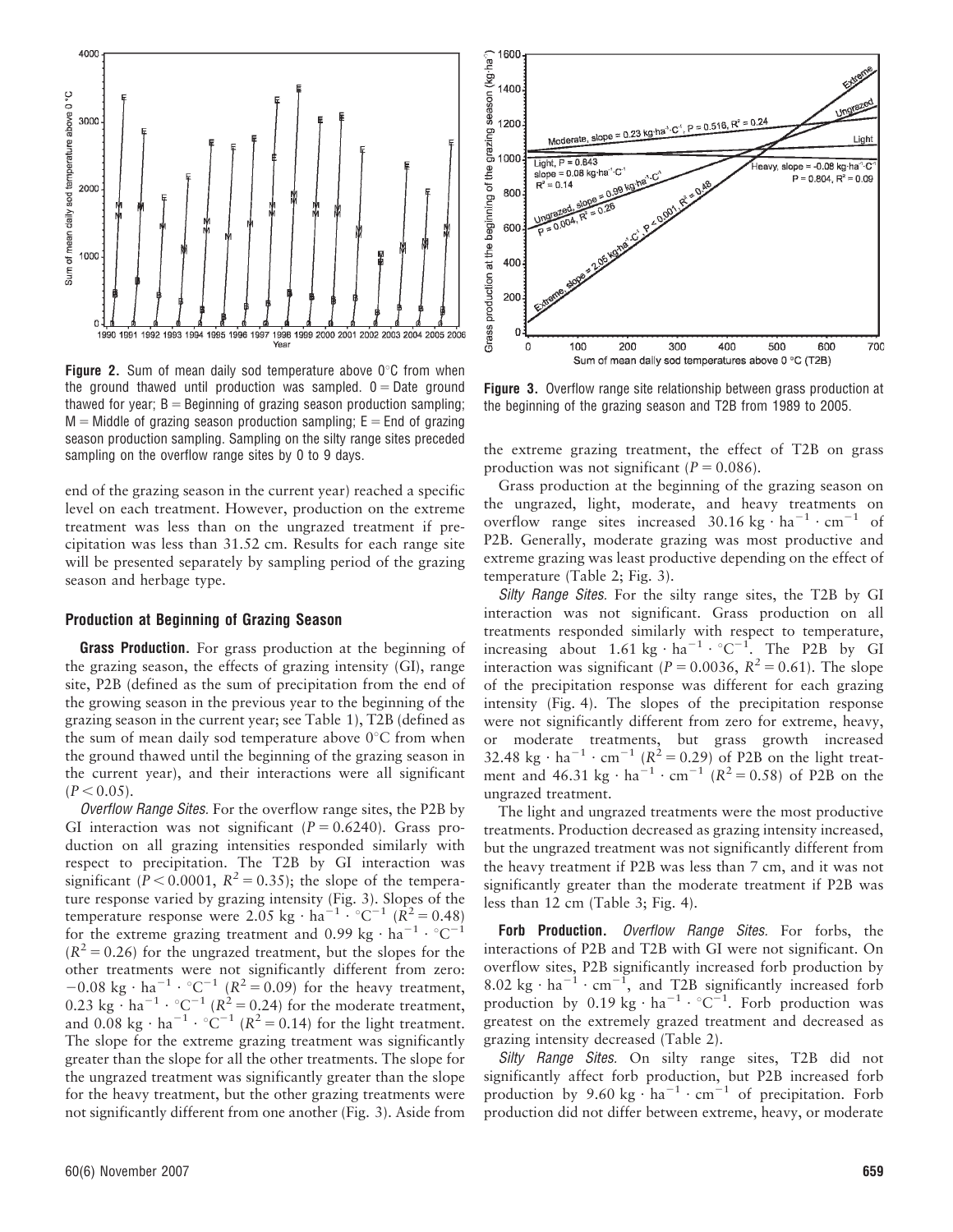Table 2. Mean grass, forb, shrub, and total production on overflow range sites at the beginning of the grazing season from 1989 to 2005. Grass production means are adjusted for the effect of P2B, shrub production means are adjusted for the effect of T2B, and forb and total production means are adjusted for the effects of P2B and T2B.

| Grazing<br>treatment | Grass production                            |                                                |                                             |                                              | Total production                                      |                                                |                                   |
|----------------------|---------------------------------------------|------------------------------------------------|---------------------------------------------|----------------------------------------------|-------------------------------------------------------|------------------------------------------------|-----------------------------------|
|                      | Grass<br>production<br>$(kg \cdot ha^{-1})$ | Greater than<br>extreme if<br>T2B <sup>1</sup> | Forb production<br>(kg $\cdot$ ha $^{-1}$ ) | Shrub production<br>(kg $\cdot$ ha $^{-1}$ ) | Total production <sup>2</sup><br>$(kg \cdot ha^{-1})$ | Greater than<br>extreme if<br>T2B <sup>3</sup> | Less than<br>extreme<br>if $T2B4$ |
| Ungrazed             | 920 $b^{5,6}$                               | < 379                                          | 115d                                        | 124a                                         | l 194 b                                               | $<$ 293                                        |                                   |
| Light                | 1017 ab                                     | < 401                                          | 136 cd                                      | 64 cd                                        | 1 273 b                                               | < 340                                          | > 556                             |
| Moderate             | 1 095 a                                     | < 446                                          | 180c                                        | $77$ bc                                      | 1 428 a                                               | >424                                           |                                   |
| Heavy                | 998 $ab^7$                                  | $<$ 392                                        | 227 <sub>b</sub>                            | $106$ ab                                     | 1 402 a <sup>8</sup>                                  | $<$ 394                                        | > 597                             |
| Extreme              |                                             |                                                | 282 a                                       | 41d                                          |                                                       |                                                |                                   |
| Pooled SE            | 47                                          |                                                | 16                                          | 12                                           | 46                                                    |                                                |                                   |

<sup>1</sup>Production was greater on the treatment than on the extreme grazing treatment if T2B was less than the given value; otherwise, they were not significantly different ( $P = 0.05$ ). <sup>2</sup>Because grass, forb, shrub, and total are each adjusted separately for the effects of P2B and/or T2B, grass, forb, and shrub production do not sum to total production.

<sup>3</sup>Production was greater on the treatment than on the extreme grazing treatment if T2B was less than the given value; otherwise, they were not significantly different ( $P = 0.05$ ).

<sup>4</sup>Production was less on the treatment than on the extreme grazing treatment if T2B was greater than the given value; otherwise, they were not significantly different ( $P = 0.05$ ).

<sup>5</sup>Means followed by the same letter in the same column are not significantly different at the  $P \le 0.05$  level.

<sup>6</sup>Grass production on ungrazed was significantly less than heavy if T2B was less than 299; otherwise, they were not significantly different.

<sup>7</sup>Grass production was greater on the extreme grazing treatment than on heavy if T2B was greater than 596 ( $P = 0.05$ ).

<sup>8</sup>Total production on heavy was significantly greater than ungrazed if T2B was less than 381; otherwise, they were not significantly different.

treatments, but forb production was significantly greater on these treatments than on the ungrazed or light treatments (Table 3).

**Shrub Production.** Overflow Range Sites. For shrub production on overflow range sites, neither P2B nor the interactions of P2B or T2B with GI were significant. However, shrub production increased 0.19 kg  $\cdot$  ha<sup>21</sup>  $\cdot$  °C<sup>-1</sup> of T2B. The ungrazed treatment had greater shrub production than the extreme treatment, but production did not decrease linearly with grazing intensity (Table 2).

Total Production. Silty Range Sites. The interaction of P2B and GI was not significant for total production at the beginning of the grazing season, nor was the interaction of T2B and GI significant on silty range sites. Total production on silty range sites increased  $24.02 \text{ kg} \cdot \text{ha}^{-1} \cdot \text{cm}^{-1}$  of P2B and





Figure 4. Silty range site relationship between grass production at the beginning of the grazing season and P2B from 1989 to 2005.

1.69 kg  $\cdot$  ha<sup>-1</sup>  $\cdot$  °C<sup>-1</sup> of T2B. Production was greatest on the light and ungrazed treatments and then decreased with increased grazing intensity (Table 3).

Overflow Range Sites. On the overflow range sites, the T2B by GI interaction was significant ( $P < 0.001$ ,  $R^2 = 0.46$ ). Slopes of the temperature response were 2.81 kg  $\cdot$  ha<sup>-1</sup>  $\cdot$  °C<sup>-1</sup>  $(R^2 = 0.60)$  on the extreme treatment, 0.61 kg  $\cdot$  ha<sup>-1</sup>  $\cdot$  °C<sup>-1</sup>  $(R^2 = 0.17)$  on the heavy treatment, 1.11 kg  $\cdot$  ha<sup>-1</sup>  $\cdot$  °C<sup>-1</sup>  $(R^2 = 0.45)$  on the moderate treatment, 0.83 kg  $\cdot$  ha<sup>-1</sup>  $\cdot$  °C<sup>-1</sup>  $(R^{2} = 0.23)$  on the light treatment, and 1.74 kg  $\cdot$  ha<sup>-1</sup>  $\cdot$  °C<sup>-1</sup>  $(R^2 = 0.42)$  on the ungrazed treatment. The slope on the extreme treatment was greater than on any other treatment (Fig. 5). The heavy treatment had the weakest response to temperature, but it was only significantly less than on the ungrazed and extreme treatments. Without the extreme treatment, the slopes of the treatments were 29.58 kg  $\cdot$  ha<sup>-1</sup>  $\cdot$  cm<sup>-1</sup> of P2B and 1.07 kg  $\cdot$  ha<sup>-1</sup>  $\cdot$  °C<sup>-1</sup> of T2B. Generally, the moderate and heavy treatments produced

Table 3. Mean grass, forb, and total production on silty range sites at the beginning of the grazing season from 1989 to 2005. Grass and total production are adjusted for the effects of P2B and T2B, and forb production is adjusted for the effect of P2B.

| Grazing<br>treatment | Grass production<br>$(kg \cdot ha^{-1})$ | Forb production<br>$(kg \cdot ha^{-1})$ | Total production <sup>1</sup><br>$(kg \cdot ha^{-1})$ |
|----------------------|------------------------------------------|-----------------------------------------|-------------------------------------------------------|
| Ungrazed             | 1 383 $a^{2,3}$                          | 76 b                                    | 1469 ab                                               |
| Light                | 1478 a                                   | 59 b                                    | 1546 a                                                |
| Moderate             | 1208 b                                   | 140 a                                   | 1371 b                                                |
| Heavy                | 868 c                                    | 155 a                                   | 1048 c                                                |
| Extreme              | 693 d                                    | 159 a                                   | 875 d                                                 |
| Pooled SE            | 48                                       | 11                                      | 48                                                    |

<sup>1</sup>Because grass, forb, and total are each adjusted separately for the effects of P2B and T2B, grass and forb production do not sum to total production.

<sup>2</sup>Means followed by the same letter in the same column are not significantly different at the  $P \leq 0.05$  level.

 $^3$ Grass production on ungrazed was significantly greater than on heavy if P2B was greater than 7 cm and significantly greater than on moderate if P2B was greater than 12 cm; otherwise, they were not significantly different.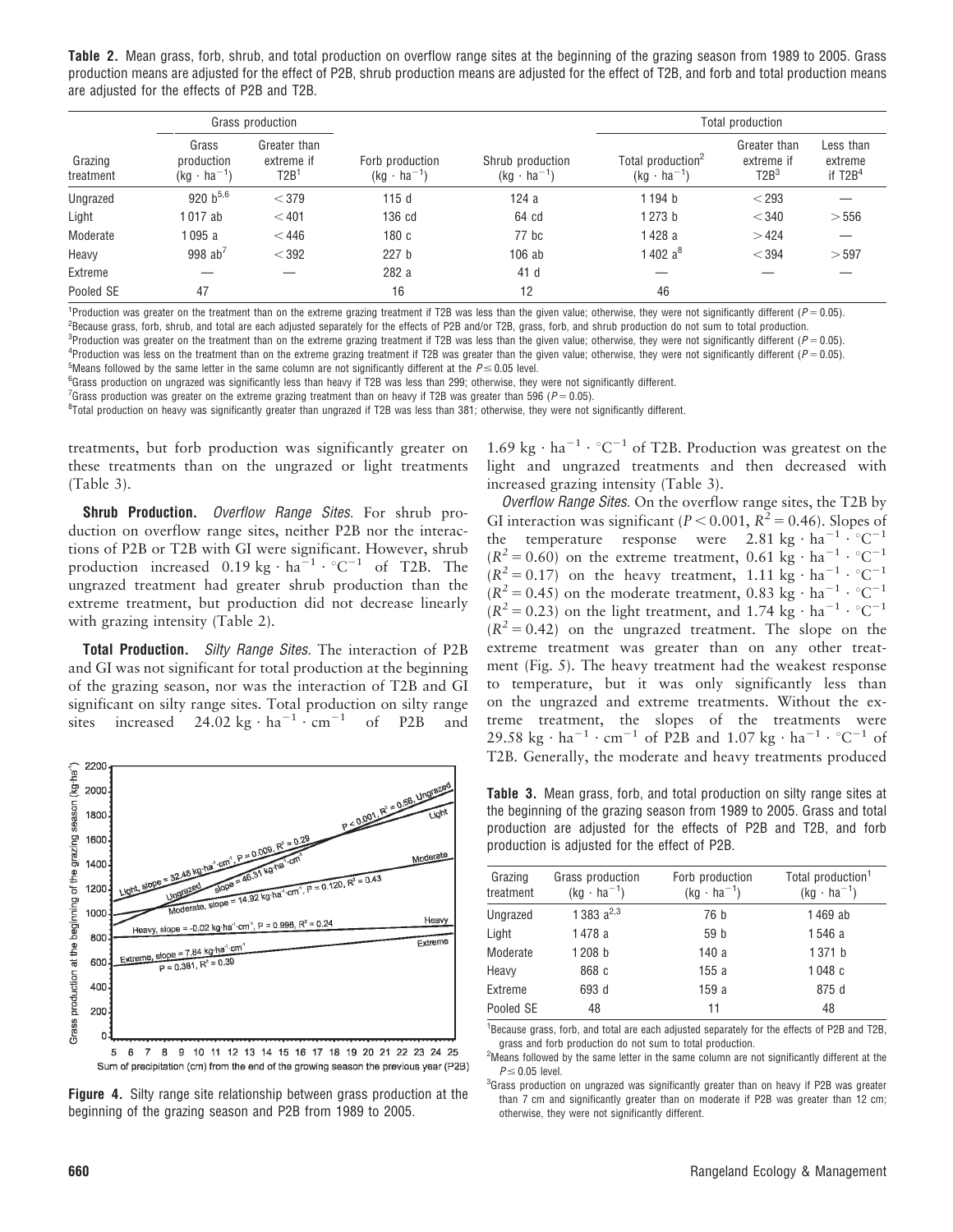

Figure 5. Overflow range site relationship between total production at the beginning of the grazing season and T2B from 1989 to 2005.

the most forage at the beginning of the grazing season, with production declining at lower and higher grazing intensities depending on spring sod temperatures (Table 2).

#### Production at Middle of Grazing Season

**Grass Production.** Overflow Range Sites. On overflow range sites, the mid–grazing season grass production was significantly affected by GI, P2M (defined as the sum of precipitation from the end of the growing season in the previous year to the peak of the growing season in the current year), and T2M (defined as the sum of mean daily sod temperature above  $0^{\circ}$ C from when the ground thawed until the peak of the growing season in the current year). However, the interactions of temperature and precipitation with grazing intensity were not significant. P2M increased grass production 31.93 kg  $\cdot$  ha<sup>-1</sup>  $\cdot$  cm<sup>-1</sup> and T2M increased grass production 0.61 kg  $\cdot$  ha<sup>-1</sup>  $\cdot$  °C<sup>-1</sup>. The extreme treatment produced significantly less grass than all the other treatments, but the other treatments did not differ significantly (Table 4).

Silty Range Sites. On silty range sites, the mid–grazing season grass production was significantly affected by GI, P2M, and T2M. P2M increased grass production by 18.92 kg  $\cdot$  ha<sup>-1</sup>  $\cdot$  cm<sup>-1</sup> and T2M increased grass production by 1.06 kg  $\cdot$  ha<sup>-1</sup>  $\cdot$  °C<sup>-1</sup>. The light treatment produced the most grass. The ungrazed and moderate treatments produced significantly less grass than the light treatment but more than the heavy and extreme treatments (Table 5).

Forb Production. The midseason forb production was closely related to P2M and T2M. However, the interactions of P2M and T2M with GI were not significant on either the overflow or silty range sites.

Overflow Range Sites. On overflow range sites, forb production increased 12.33 kg  $\cdot$  ha<sup>-1</sup>  $\cdot$  cm<sup>-1</sup> of P2M and 0.43 kg  $\cdot$  ha<sup>-1</sup>  $\cdot$  °C<sup>-1</sup> of T2M. The light and heavy grazing treatments produced the most forbs and the ungrazed and extreme treatments produced the least (Table 4).

Table 4. Mean grass, forb, shrub, and total production on overflow range sites at mid–grazing season from 1989 to 2005. Grass, forb, and total production means are adjusted for the effects of P2M and T2M.

| Grazing<br>treatment | Grass<br>production<br>$(kg \cdot ha^{-1})$ | Forb<br>production<br>$(kg \cdot ha^{-1})$ | Shrub<br>production<br>$(kg \cdot ha^{-1})$ | Total<br>production <sup>1</sup><br>$(kg \cdot ha^{-1})$ |
|----------------------|---------------------------------------------|--------------------------------------------|---------------------------------------------|----------------------------------------------------------|
| Ungrazed             | $2351a^2$                                   | 755 c                                      | 464 b                                       | 3574 b                                                   |
| Light                | 2424 a                                      | 1424 a                                     | 381 bc                                      | 4 1 9 4 a                                                |
| Moderate             | 2521a                                       | 1171 b                                     | 509 ab                                      | 4 172 a                                                  |
| Heavy                | 2290 a                                      | 1 286 ab                                   | 667 a                                       | 4191 a                                                   |
| Extreme              | 1719 b                                      | 850 c                                      | 269c                                        | 2769 c                                                   |
| Pooled SE            | 102                                         | 76                                         | 57                                          | 134                                                      |

<sup>1</sup>Because grass, forb, shrub, and total are each adjusted separately for the effects of P2M and T2M, grass, forb, and shrub production do not sum to total production.

 ${}^{2}$ Means followed by the same letter in the same column are not significantly different at the  $P \leq 0.05$  level.

Silty Range Sites. On silty range sites, forb production was not significantly affected by temperature, but it increased 11.29 kg  $\cdot$  ha<sup>-1</sup>  $\cdot$  cm<sup>-1</sup> of P2M. The light, moderate, and heavy grazing treatments produced the most forbs and the ungrazed and extreme treatments produced the least (Table 5).

**Shrub Production.** Overflow Range Sites. Shrub production at midseason was not significantly affected by either temperature or precipitation. The greatest shrub production was on the heavy grazing treatment and the least was on the extreme grazing treatment, although it was not significantly less than on the light treatment (Table 4).

**Total Production.** Overflow Range Sites. Total production at mid-grazing season on overflow sites increased 49.40 kg · ha<sup>-1</sup>  $\cdot$  cm<sup>-1</sup> of P2M and 1.16 kg  $\cdot$  ha<sup>-1</sup>  $\cdot$  °C<sup>-1</sup> of T2M. There was no significant difference in production between light, heavy, or moderate grazing intensities, but the production on these treatments were all significantly greater than the production on the ungrazed treatment. The ungrazed treatment had greater production than did the extreme treatment (Table 4).

Silty Range Sites. Total production at midseason on silty sites increased 28.52 kg  $\cdot$  ha<sup>-1</sup>  $\cdot$  cm<sup>-1</sup> of P2M and 1.08 kg  $\cdot$  ha<sup>-1</sup>  $\cdot$ 

Table 5. Mean grass, forb, and total production on silty range sites at mid–grazing season from 1989 to 2005. Grass and total production means are adjusted for the effects of P2M and T2M, and forb production means are adjusted for the effect of P2M.

| Grazing<br>treatment | Grass production<br>$(kg \cdot ha^{-1})$ | Forb production<br>$(kg \cdot ha^{-1})$ | Total production <sup>1</sup><br>$(kg \cdot ha^{-1})$ |
|----------------------|------------------------------------------|-----------------------------------------|-------------------------------------------------------|
| Ungrazed             | 2340 $b^2$                               | 409 c                                   | 2765 b                                                |
| Light                | 2565a                                    | 607 ab                                  | 3186 a                                                |
| Moderate             | 2177 b                                   | 683 a                                   | 2888 b                                                |
| Heavy                | 1763 c                                   | 671 a                                   | 2453c                                                 |
| Extreme              | 1631 c                                   | 495 bc                                  | 2145 d                                                |
| Pooled SE            | 75                                       | 45                                      | 85                                                    |

<sup>1</sup>Because grass, forb, and total are each adjusted separately for the effects of P2M and T2M, grass and forb production do not sum to total production.

 ${}^{2}$ Means followed by the same letter in the same column are not significantly different at the P  $\leq 0.05$  level.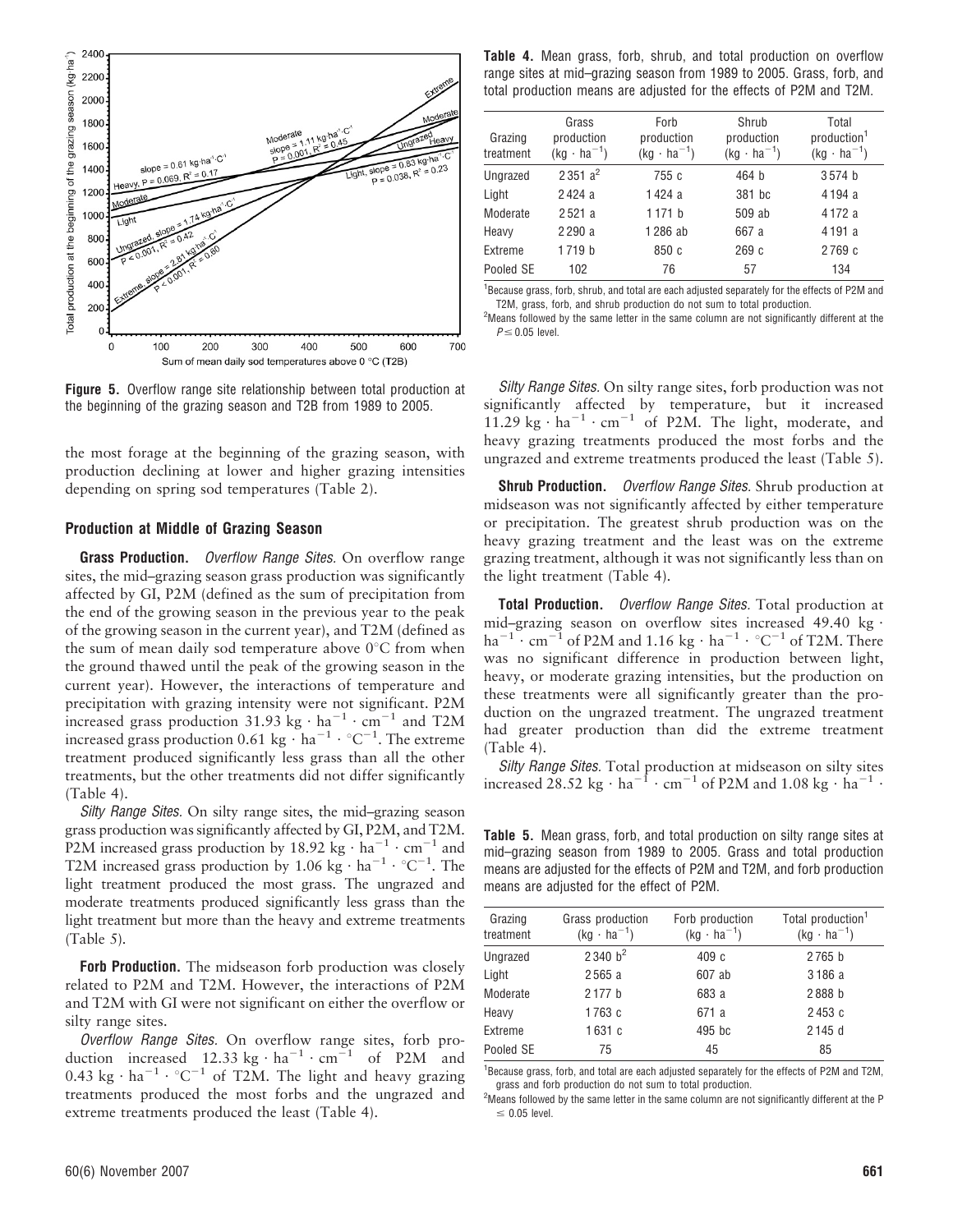Table 6. Mean grass, forb, and total production on silty range sites at the end of the grazing season from 1989 to 2005. Grass and total production means are adjusted for the effects of P2E and T2E, and forb production means are adjusted for the effect of P2E.

| Grazing<br>treatment | Grass production<br>$(kg \cdot ha^{-1})$ | Forb production<br>$(kg \cdot ha^{-1})$ | Total production <sup>1</sup><br>$(kg \cdot ha^{-1})$ |
|----------------------|------------------------------------------|-----------------------------------------|-------------------------------------------------------|
| Ungrazed             | 2466 $b^2$                               | 387 c                                   | 2865 b                                                |
| Light                | 2771 a                                   | 632 ab                                  | 3410 a                                                |
| Moderate             | 2429h                                    | 699 a                                   | 3156 a                                                |
| Heavy                | 1974 c                                   | 651 ab                                  | 2637 bc                                               |
| Extreme              | 1982 c                                   | 510 bc                                  | 2501c                                                 |
| Pooled SE            | 90                                       | 55                                      | 98                                                    |

<sup>1</sup>Because grass, forb, and total are each adjusted separately for the effects of P2E and T2E, grass and forb production does not sum to total production.

<sup>2</sup>Means followed by the same letter in the same column are not significantly different at the  $P \leq 0.05$  level.

 $^{\circ}C^{-1}$  of T2M. The light treatment produced the most forage. Production decreased as grazing intensity increased or decreased from that level (Table 5).

### Production at End of Grazing Season

Grass Production. Silty Range Sites. No significant interaction between temperature and grazing treatment was observed in grass production on either range site from emergence to the end of the grazing season. No interaction between precipitation and treatment occurred on silty sites. Grass production from emergence to the end of the grazing season on silty ranges sites increased 20.75 kg  $\cdot$  ha<sup>-1</sup>  $\cdot$  cm<sup>-1</sup> of P2E (defined as the sum of precipitation from the end of the growing season in the previous year to the end of the grazing season in the current year) and  $0.35 \text{ kg} \cdot \text{ha}^{-1} \cdot {}^{\circ}\text{C}^{-1}$  of T2E (defined as the sum of mean daily sod temperature above  $0^{\circ}$ C from when the ground thawed until the end of the grazing season in the current year). The light treatment produced the most forage. Production decreased as grazing intensity increased or decreased from that level, although the heavy and extreme treatments were not significantly different (Table 6).

Overflow Range Sites. On overflow range sites, an interaction between precipitation and grazing intensity for grass production at the end of the grazing season was observed. The ungrazed treatment was not significantly affected by precipitation or temperature, but the other treatments all increased approximately  $31.44 \text{ kg} \cdot \text{ha}^{-1} \cdot \text{cm}^{-1}$  of P2E (Fig. 6) and approximately 0.24 kg $\cdot$  ha<sup>-1</sup>  $\cdot$  °C<sup>-1</sup> of T2E. The moderate and light grazing treatments produced the most grass, with production decreasing at higher grazing intensities (Table 7).

Forb Production. Overflow Range Sites. Temperature did not have a significant effect on forb production at the end of the grazing season, and precipitation did not interact with treatment to affect forb production. On overflow range sites, forb production at the end of the grazing season increased 7.75 kg  $\cdot$  ha<sup>-1</sup>  $\cdot$  cm<sup>-1</sup> of P2E. There was no significant difference in forb production between the light, moderate, and heavy treatments, but forb production was significantly lower on the extreme treatment, and the ungrazed treatment



Figure 6. Overflow range site relationship between grass production at the end the grazing season and P2E from 1989 to 2005.

had less forb production than any of the grazed treatments (Table 7).

Silty Range Sites. On silty range sites, forb production at the end of the grazing season increased  $7.10 \text{ kg} \cdot \text{ha}^{-1} \cdot \text{cm}^{-1}$  of P2E. There was no significant difference in forb production between the light, moderate, or heavy treatments, but the extreme and ungrazed treatments had lower forb production (Table 6).

Shrub Production. Overflow Range Sites. No interaction occurred between treatment and precipitation or temperature on shrub production on overflow range sites at the end of the grazing season. Shrub production increased 4.23 kg  $\cdot$  ha<sup>-1</sup>  $\cdot$  cm<sup>-1</sup> of P2E and decreased 0.08 kg  $\cdot$  ha<sup>-1</sup>  $\cdot$  $^{\circ}C^{-1}$  of T2E. The heavy grazing treatment had the most shrub production and the extreme treatment had the least, although it was not significantly less than on the light treatment (Table 7).

Total Production. Silty Range Sites. Total production at the end of the grazing season on silty range sites increased  $28.63 \text{ kg} \cdot \text{ha}^{-1} \cdot \text{cm}^{-1}$  of P2E and increased 0.29 kg  $\cdot$  $ha^{-1} \cdot \overline{C}^{-1}$  of T2E. The light and moderate treatments produced the most forage, with the ungrazed, heavy, and extreme treatments producing significantly less (Table 6).

Overflow Range Sites. On overflow range sites, a significant interaction was observed between precipitation and treatment, affecting total production. Precipitation did not show a significant effect on production on the ungrazed treatment, but production increased 46.85 kg  $\cdot$  ha<sup>-1</sup>  $\cdot$  cm<sup>-1</sup> ( $R^2 = 0.42$ ) of P2E on grazed treatments. Slopes on the grazed treatments ranged from 37.63 kg  $\cdot$  ha<sup>-1</sup>  $\cdot$  cm<sup>-1</sup> ( $R^2 = 0.14$ ) on the light treatment to 56.35 kg  $\cdot$  ha<sup>-1</sup>  $\cdot$  cm<sup>-1</sup> ( $R^2$  = 0.38) on the heavy treatment, but they were not significantly different between grazed treatments (Fig. 7). Forage production did not differ significantly between the light, moderate, and heavy treatments, but the extreme treatment produced significantly less forage than did the other grazed treatments (Table 7).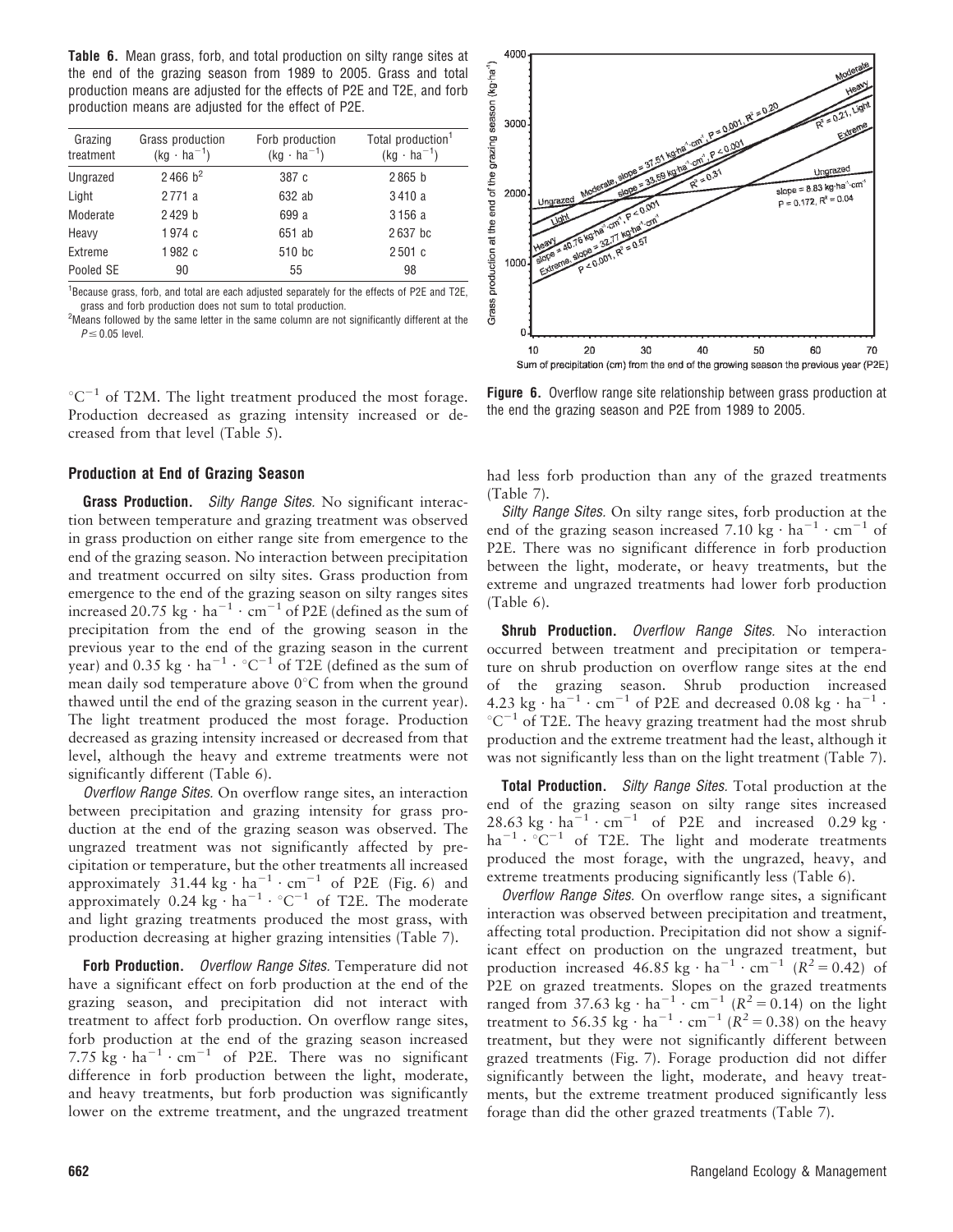Table 7. Mean grass, forb, shrub, and total production on overflow range sites at the end of the grazing season from 1989 to 2005. Grass, shrub, and total production means are adjusted for the effects of P2E and T2E; forb production means are adjusted for the effect of P2E.

| Grass production     |                                              |                                                           |                                             |                                          | Total production                                         |                                                           |
|----------------------|----------------------------------------------|-----------------------------------------------------------|---------------------------------------------|------------------------------------------|----------------------------------------------------------|-----------------------------------------------------------|
| Grazing<br>treatment | Grass production<br>(kg $\cdot$ ha $^{-1}$ ) | Greater than ungrazed<br>if P2E greater than <sup>1</sup> | Forb production<br>(kg $\cdot$ ha $^{-1}$ ) | Shrub production<br>$(kg \cdot ha^{-1})$ | Total production <sup>2</sup><br>(kg $\cdot$ ha $^{-1})$ | Greater than ungrazed if P2E<br>greater than <sup>3</sup> |
| Ungrazed             |                                              |                                                           | 575 $c^4$                                   | 387 b                                    |                                                          |                                                           |
| Light                | 2556 ab                                      | 38.21                                                     | 1 283 a                                     | 285 bc                                   | 4131 a                                                   | 26.70                                                     |
| Moderate             | 2861a                                        | 32.36                                                     | 1 152 a                                     | 356 b                                    | 4360 a                                                   | 24.84                                                     |
| Heavy                | 2510 b                                       | 40.41                                                     | l 259 a                                     | 556 a                                    | 4362 a                                                   | 26.24                                                     |
| Extreme              | 1982 с                                       |                                                           | 902 <sub>b</sub>                            | 155c                                     | $3087h^5$                                                | 53.15                                                     |
| Pooled SE            | 115                                          |                                                           | 80                                          | 49                                       | 137                                                      |                                                           |

<sup>1</sup>Production was greater on the treatment than on the ungrazed treatment if P2E was greater than the given value; otherwise, they are not significantly different ( $P = 0.05$ ). <sup>2</sup>Because grass, forb, shrub, and total are each adjusted separately for the effects of P2E and/or P2E and T2E, grass, forb, and shrub production does not sum to total production.  ${}^{3}$ Production was greater on the treatment than on the ungrazed treatment if P2E was greater than the given value; otherwise, they were not significantly different ( $P = 0.05$ ).

<sup>4</sup>Means followed by the same letter in the same column are not significantly different at the  $P \le 0.05$  level.

 $^{5}$ Production was less on extreme than on ungrazed if P2E was less than 31.52; between 31.52 and 53.15, they were not significantly different ( $P = 0.05$ ).

### **DISCUSSION**

Rangeland is classified into range sites because of differences in productivity due to soils and topography and, consequently, differences in nutrients and available water (Dykesterhuis 1949; Cook and Stubbendieck 1986). The interaction of range site and grazing intensity on forage production is likely due to the amount of vegetation and litter and their effects on soil temperature and water infiltration or evaporation (Weaver and Rowland 1952; Lodge et al. 2001).

In our study it is interesting that at the beginning of the grazing season, grass production on overflow range sites responded differently to temperature depending on the grazing treatment. However, grass production had the same response to precipitation on all treatments. On silty range sites we found the converse to be true: grass production responded the same to temperature on all treatments, but it responded differently to precipitation depending on the treatment.

On overflow range sites, available soil water has tended to be less on the sites that were most heavily grazed (Patton and Nyren 1998). On silty range sites, the moderately grazed



Figure 7. Overflow range site relationship between total production at the end of the grazing season and P2E from 1989 to 2005.

treatments tended to have more available soil water than ungrazed or extremely grazed treatments. Significant differences between treatments ( $P \le 0.05$ ) have occurred during periods of soil-water recharge and discharge, indicating that increased runoff and evaporation occurs from the soil surface on the heavily grazed treatments. Plants on the ungrazed treatment on silty sites had more leaf area than plants on the moderate treatment and appear to remove more water through transpiration.

Moisture is more limited on the silty range sites than on the overflow sites, but the ungrazed and light grazing treatments may be able to hold more water in wetter springs because of their greater residual cover, thus allowing these treatments to produce more in wetter years (Lodge et al. 2001).

Generally, the removal of above-ground biomass through grazing is stressful to individual plants (Crider 1955), so grass production would tend to decrease with increased grazing intensity. However, this trend is modified by the interactive effect of residual plant material on soil temperature and available water (Weaver and Rowland 1952).

The thinning of the grass stand through grazing provides openings for spring forb growth, so forb production on both silty and overflow range sites tended to increase with grazing intensity early in the growing season. The response of forbs to precipitation was much less than that of grasses, with the exception of the moderate, heavy, and extreme treatments on silty sites at the beginning of the grazing season. Grasses and forbs have very different growth forms, with grasses possessing traits that aid drought tolerance, such as basal meristems, narrow, vertically oriented leaves, and relatively shallow and fibrous root systems. This would make grasses more reliant on water in the upper layer of the soil profile. Forbs have great diversity in leaf and meristem architecture. Many forbs have deeper root systems than grasses, allowing them to access deeper, less variable water supplies. However, Fay et al. (2002) found the forb Canada goldenrod (Solidago canadensis L.) to be more responsive to soil water in the 0 to 30 cm layer than the dominant warm season grass big bluestem (Andropogon gerardii Vitman). These researchers felt that the unresponsiveness of big bluestem may have resulted from its inherently high water use efficiency and drought tolerance mechanisms, which can buffer plant performance from soil water variability. The grassland in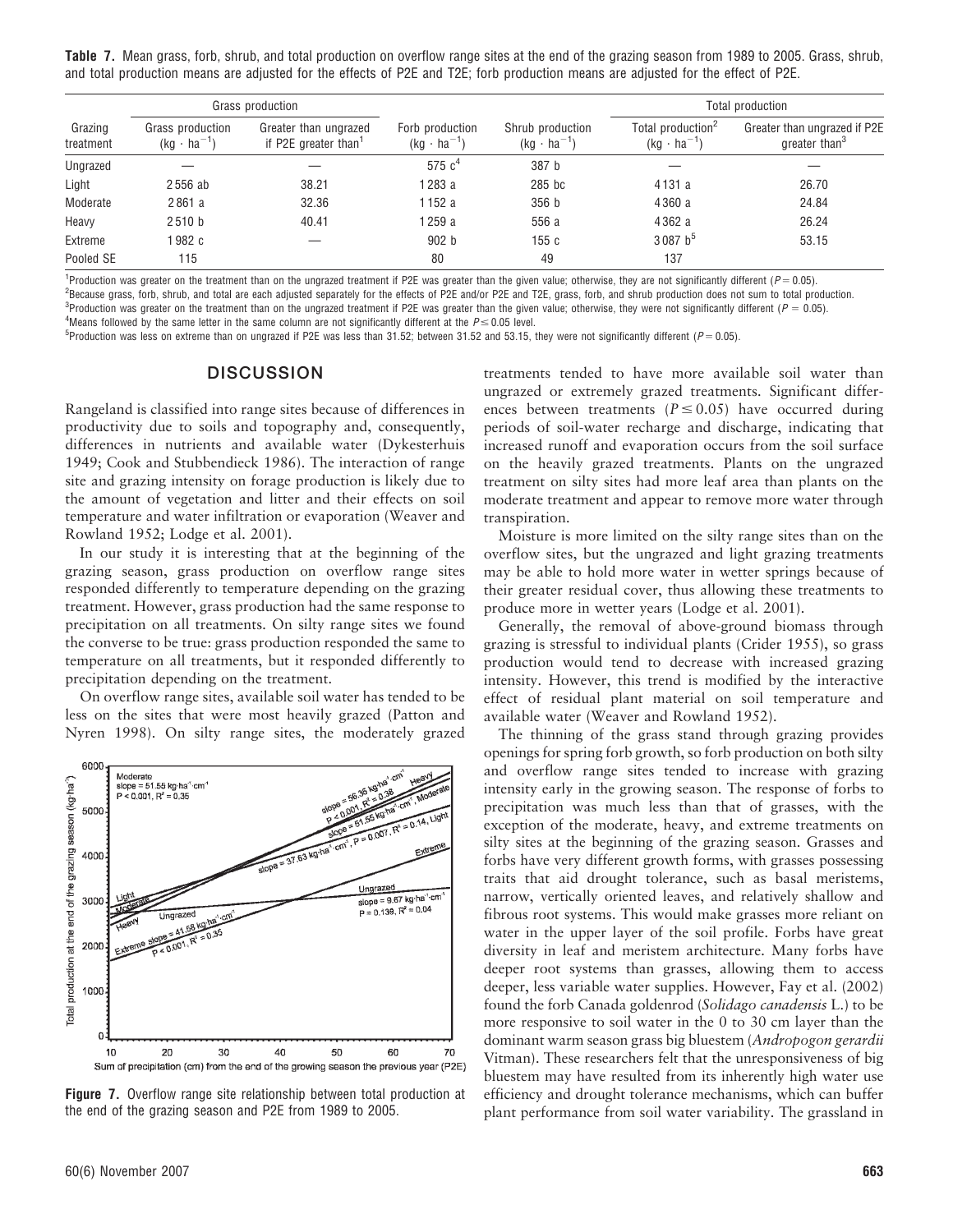our study is dominated by Kentucky bluegrass, which is a coolseason species. Its roots may extend to depths of 1.5–2.1 m, but they predominate in the top few centimeters. This grass begins growth as soon as the surface temperature exceeds  $0^{\circ}$ C as long as water is available, but it ceases growth and turns brown during dry periods, quickly reviving again following rain (Weaver 1926). The responses in this study were more consistent with the common views of soil resource partitioning between shallow rooted grasses and deep rooted forbs than with the responses observed by Fay et al. (2002). Because grasses dominate these sites, the treatment effect for total production showed a similar trend to that for grass production.

By midseason, grass growth on ungrazed overflow range sites had made up for its slower initial growth. Grass growth on the extreme treatment had lost any advantage it had gained in years with a warmer spring or later initiation of grazing, and no significant interaction between precipitation or temperature and grazing intensity was observed. Only the extreme treatment produced significantly less grass than the other treatments.

By midseason, on the silty range sites, grass production was no longer affected by an interaction between precipitation and grazing intensity. The light grazing intensity was most productive at this point and the extreme and heavy intensities were the least productive.

At the beginning of the grazing season, forb production was greatest on the extreme treatment and decreased with decreasing grazing intensity, but by midseason, light grazing was the most productive treatment on overflow range sites, and moderate grazing was the most productive treatment on silty range sites, with production decreasing with higher or lower grazing intensities. The ungrazed treatments produced the smallest amount of forbs on both silty and overflow sites, although forb production on the extreme treatment was not significantly greater. Production of forbs on ungrazed treatment is probably reduced by competition with grasses, and forbs on the extreme grazing treatment are probably weakened by cattle grazing.

On silty range sites at midseason, total production had essentially the same response to grazing intensity as grass production. On overflow range sites, production was similar, but the ungrazed treatment had significantly less production than all the grazed treatments except for the extreme treatment.

Grass, forb, and total production on silty range sites at the end of the grazing season responded to grazing intensity in the same patterns as were established at the middle of the grazing season. At the end of the season, the grazed treatments on overflow range sites also had the same patterns of grass, forb, shrub, and total production as were established at the middle of the grazing season, but the ungrazed treatment at this point did not show a significant response in production to either precipitation or temperature within the range of values experienced. The litter layer on the ungrazed treatment acts as an impediment to the movement of water either into or out of the soil (Weaver and Rowland 1952). The layer may be thinner in dry years, allowing more water to move into the soil, and thicker after wet years, restricting water movement into the soil and thus moderating the effect that precipitation has on production.

While most studies in the Great Plains and more arid regions report a positive relationship between precipitation and forage production (Smoliak 1986; Sala et al. 1988; Lauenroth and Sala 1992), a relationship between temperature and production is less commonly reported. Lauenroth and Sala (1992), using average annual air temperature, found no relationship between temperature and forage production. Smoliak (1986) found a negative correlation between June and May average monthly air temperatures and production. In this case higher temperatures may cause more evaporation, reducing the positive effect of precipitation. Accumulated average daily sod temperature above  $0^{\circ}$ C reflects the length of time that plants have had suitable conditions for growth, and thus maybe time as much as temperature has a positive affect on forage production.

Our measurements of precipitation and temperature are rather crude in that they don't consider the timing of precipitation events or fluctuations in temperature. Plants respond to available water in the soil when temperatures are suitable for growth, and precipitation received late in the growth period does not make up for the lack of water during the period of most active growth. More of the variation in our data may be explained by looking at the effects of precipitation and temperature from shorter periods of time or applying a simulation model, e.g., ERHYM (Wight and Neff 1983); SPUR (Hanson et al. 1992).

# MANAGEMENT IMPLICATIONS

We conclude from observing 17 years of grazing at five levels of intensity on two range sites that herbivores can induce a nonlinear or biphasic growth response in the plant community, where low levels of herbivory increase production and high levels of herbivory reduce production. This provides evidence in support of the grazing optimization hypothesis advanced by Dyer et al. (1993), McNaughton (1993), and Noy-Meir (1993): that production is highest at some intermediate level of grazing. Milchunas et al. (1994), in a similar long-term grazing intensity experiment on short-grass prairie in northcentral Colorado, found that the ungrazed treatment was the most productive and that production decreased with grazing intensity. The reviews of Belsky (1986) and Painter and Belsky (1993) found no evidence that herbivory benefits grazed plants. We do not dispute these conclusions but speculate that the reduced production found on the ungrazed treatment in our study is a result of the inhibiting effect that litter buildup has on plant growth. Earlier results from our study (Biondini et al. 1998) did not report lower production on the ungrazed treatment, underscoring the importance of long-term studies in ecological research.

It is difficult to predict what stocking rate would result in the maximum biomass, and indeed that rate varies annually due to weather. But it is clear that in south-central North Dakota, moderate grazing can maintain a higher level of herbage production as compared to complete rest or overgrazing on this Kentucky bluegrass-dominated rangeland.

# LITERATURE CITED

ANGELL, R. F., R. F. MILLER, AND M. R. HAFERKAMP. 1990. Variability of crude protein in crested wheatgrass at defined stages of phenology. Journal of Range Management 43:186–189.